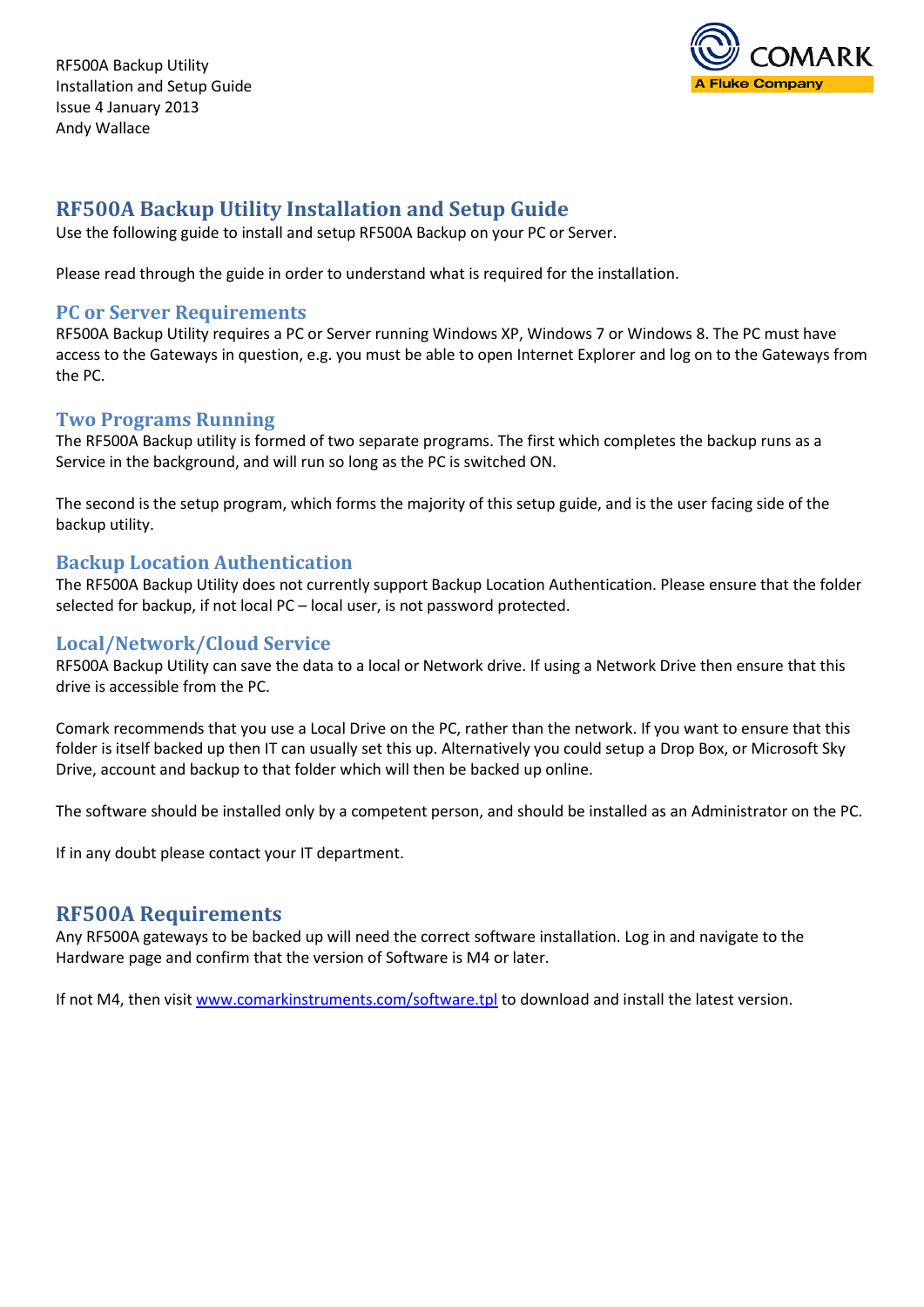# **RF500A Backup Software Installation…..**

Follow this guide to install and run the RF500A Backup utility.

Visit [www.comarkinstruments.com/software.tpl](http://www.comarkinstruments.com/software.tpl) and download the RF500A Backup Utility Program.

Double click on the exe file to install the software….

| Language Selection                      | x |
|-----------------------------------------|---|
| Please select the installation language |   |
| English                                 |   |
| Cancel                                  |   |

Select English and click OK to continue….

| Install RF500A Backup Utility                                       |
|---------------------------------------------------------------------|
| This will install RF500A Backup Utility on your computer. Continue? |
| Nο                                                                  |

Select Yes to install the RF500A Backup Software onto your PC/Server. Follow the on screen instructions to complete the installation.

During the installation you may be asked to install Microsoft C++ x86 Redistributable Setup….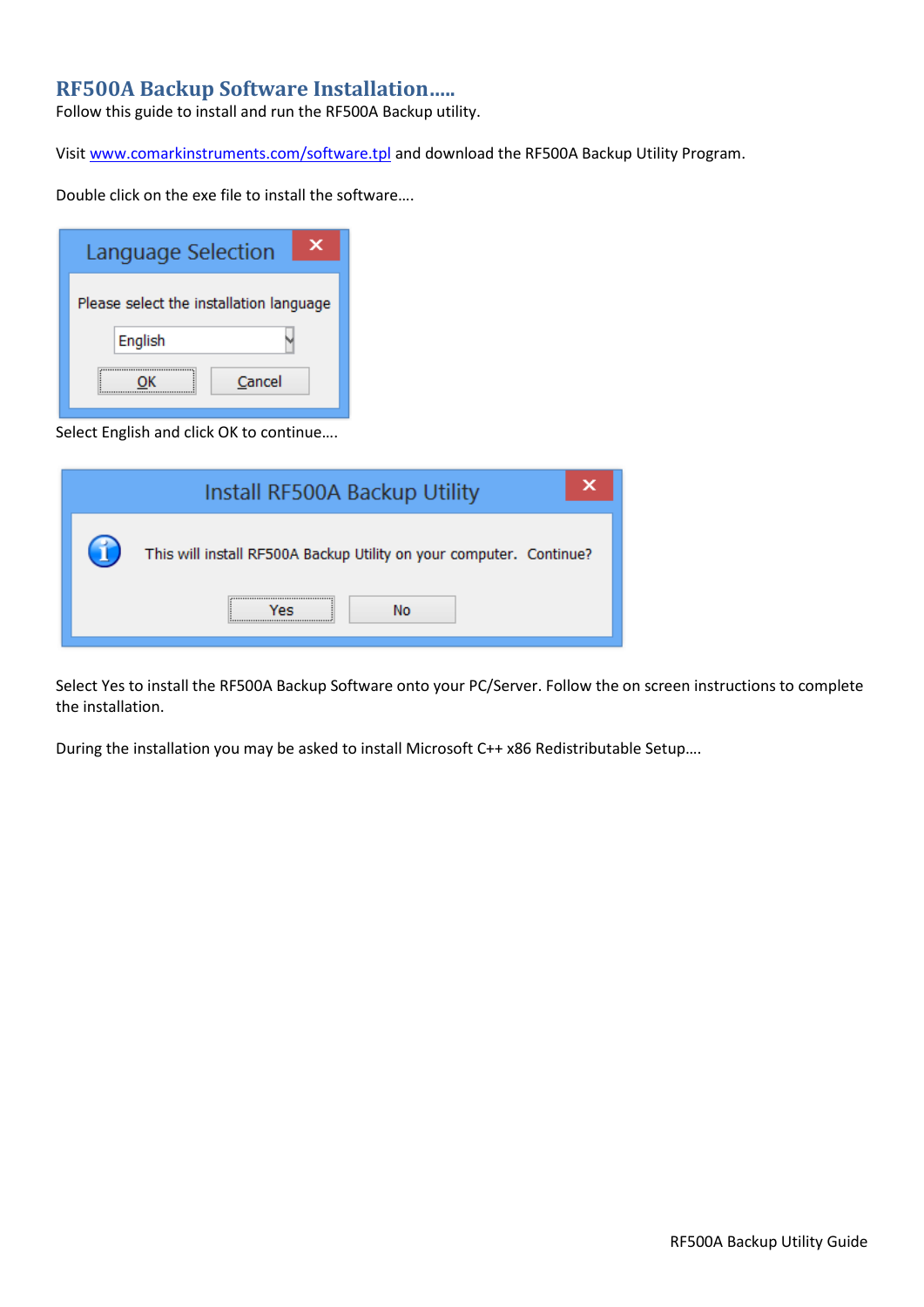| ×<br>$\rightarrow$ Microsoft Visual C++ 2010 x86 Redistributable S                                              |
|-----------------------------------------------------------------------------------------------------------------|
| Welcome to Microsoft Visual C++ 2010 x86 Redistributable Setup<br>Please, accept the license terms to continue. |
| <b>MICROSOFT SOFTWARE LICENSE TERMS</b>                                                                         |
| MICROSOFT VISUAL C++ 2010 RUNTIME LIBRARIES v                                                                   |
| a<br>ы<br>$\sqrt{}$ I have read and accept the license terms.                                                   |
|                                                                                                                 |
|                                                                                                                 |
|                                                                                                                 |
|                                                                                                                 |
| Yes, send information about my setup experiences to Microsoft Corporation.                                      |
| For more information, read the Data Collection Policy.                                                          |
|                                                                                                                 |
| <b>Install</b><br>Cancel                                                                                        |

Tick the box, to confirm you have read and accepted the license terms, and then click Install.



Select Finish to continue…..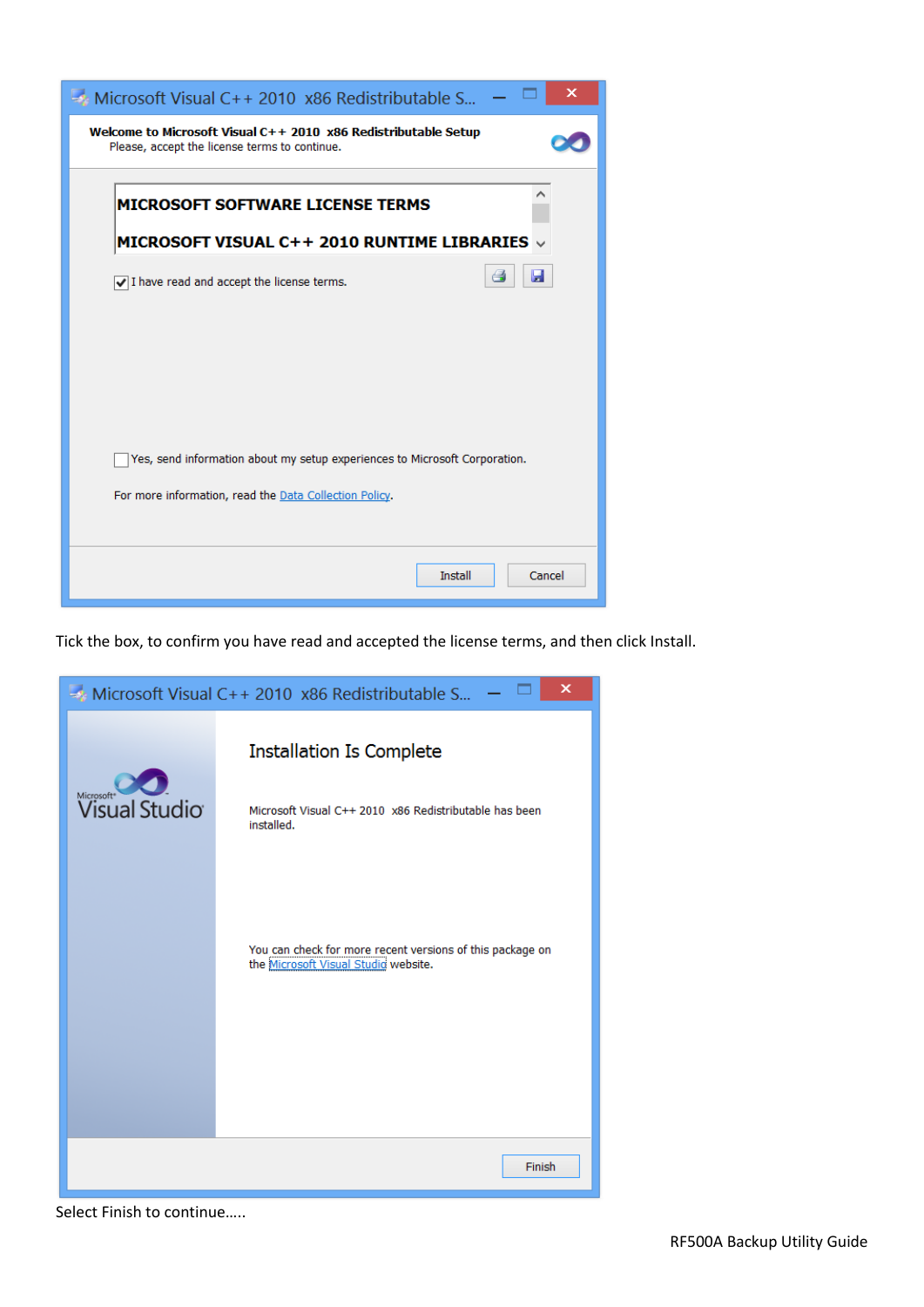Confirmation of installation will appear like this. Press any key to finish the installation.



Click on Finish to complete the installation, and run the backup utility.

# **Running the backup Software for the 1st Time**

Select Start-All Programs-Comark-RF500A Backup Settings-RF500A Backup Settings to run the software for the 1<sup>st</sup> time (ignore if open).



This is the main Window for the Backup Utility, and will show current status of the RF500A Gateways you are backing up.

The first part of the backup installation and setup is complete.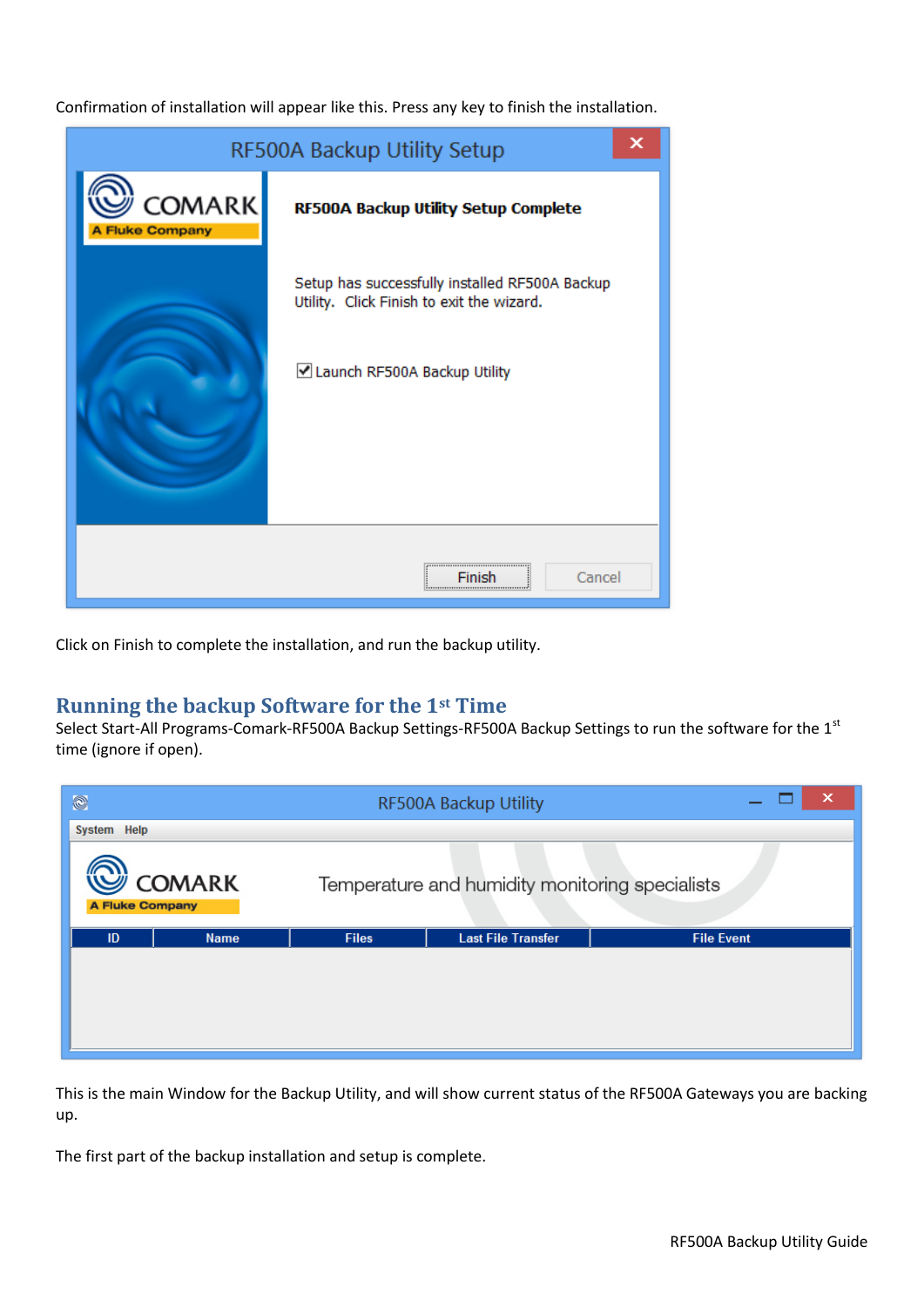## **Continue Setup…**

Click System-Setup Backup Server and the following setup screen will appear (after a few seconds)…

| O                                   | x<br><b>Backup Server Setup</b>         |
|-------------------------------------|-----------------------------------------|
| Software ID                         | 93539                                   |
| <b>Server Version No</b>            | 1.14                                    |
| <b>Backup status</b>                | <b>Running</b>                          |
| <b>Server App Dir</b>               | C:\ProgramData\Application Data         |
|                                     |                                         |
| <b>Current Backup Location</b>      | no file                                 |
| <b>Enter new backup location</b>    |                                         |
|                                     | <b>Browse</b>                           |
|                                     |                                         |
| <b>Backup Update Rate (minutes)</b> | 5<br>▼                                  |
| <b>Backup User</b>                  |                                         |
| <b>Backup User password</b>         |                                         |
|                                     | <b>Submit</b>                           |
|                                     |                                         |
|                                     | <b>Test Connection To Backup Server</b> |
|                                     | <b>Refresh</b>                          |
|                                     | Add RF500A                              |
|                                     | <b>Stop All Backups</b>                 |
|                                     | <b>Restart Backups</b>                  |

#### **Enter New Backup Location**

Use the Browse button, above, to navigate to the location you have selected for the Backup files…

Use the drop down menus to navigate to the final location, and click OPEN to complete and return to the setup window.

Click Submit to complete.

#### **A new User or use existing RF500A Administrator.**

In order for RF500A to be backed up, details of an Administrator are required on the Gateways. This can either be a new user or an existing Administrator.

However, the Administrator must be added to all the RF500A Gateways to be backed up. Same Username and same Password on each.

Use of a regular user to backup the Gatway(s) is not recommended as the backups will stop when their password expires.

Enter the details of the user in the setup window, see above and click Submit to complete this stage of the backup setup.

This message will appear….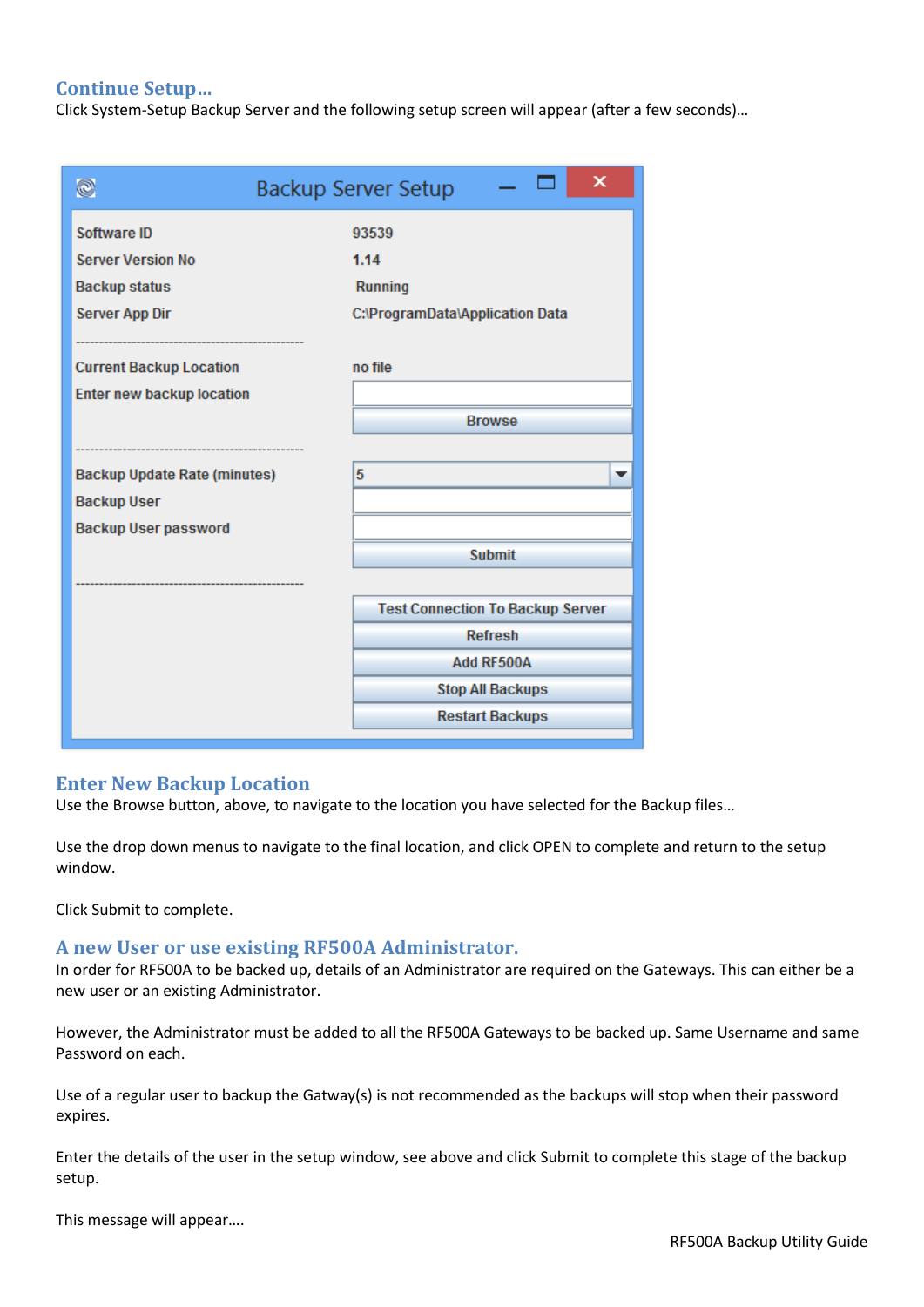

Click OK to continue….

The backup setup page will look something like this now….

| O                                   | ×<br><b>Backup Server Setup</b>         |
|-------------------------------------|-----------------------------------------|
| Software ID                         | 93539                                   |
| <b>Server Version No</b>            | 1.14                                    |
| <b>Backup status</b>                | <b>Running</b>                          |
| <b>Server App Dir</b>               | C:\ProgramData\Application Data         |
|                                     |                                         |
| <b>Current Backup Location</b>      | C:\Users\Andrew\Desktop\bk1             |
| <b>Enter new backup location</b>    |                                         |
|                                     | <b>Browse</b>                           |
|                                     |                                         |
| <b>Backup Update Rate (minutes)</b> | 1<br>▼                                  |
| <b>Backup User</b>                  | backupuser                              |
| <b>Backup User password</b>         |                                         |
|                                     | <b>Submit</b>                           |
|                                     |                                         |
|                                     | <b>Test Connection To Backup Server</b> |
|                                     | <b>Refresh</b>                          |
|                                     | Add RF500A                              |
|                                     | <b>Stop All Backups</b>                 |
|                                     | <b>Restart Backups</b>                  |

Make a note of the Software ID number as it will be required next. In this case **93539**

**Note: When finished with Backup Server Setup close the window. If it is left open then the main Backup Utility Window will not get updated.**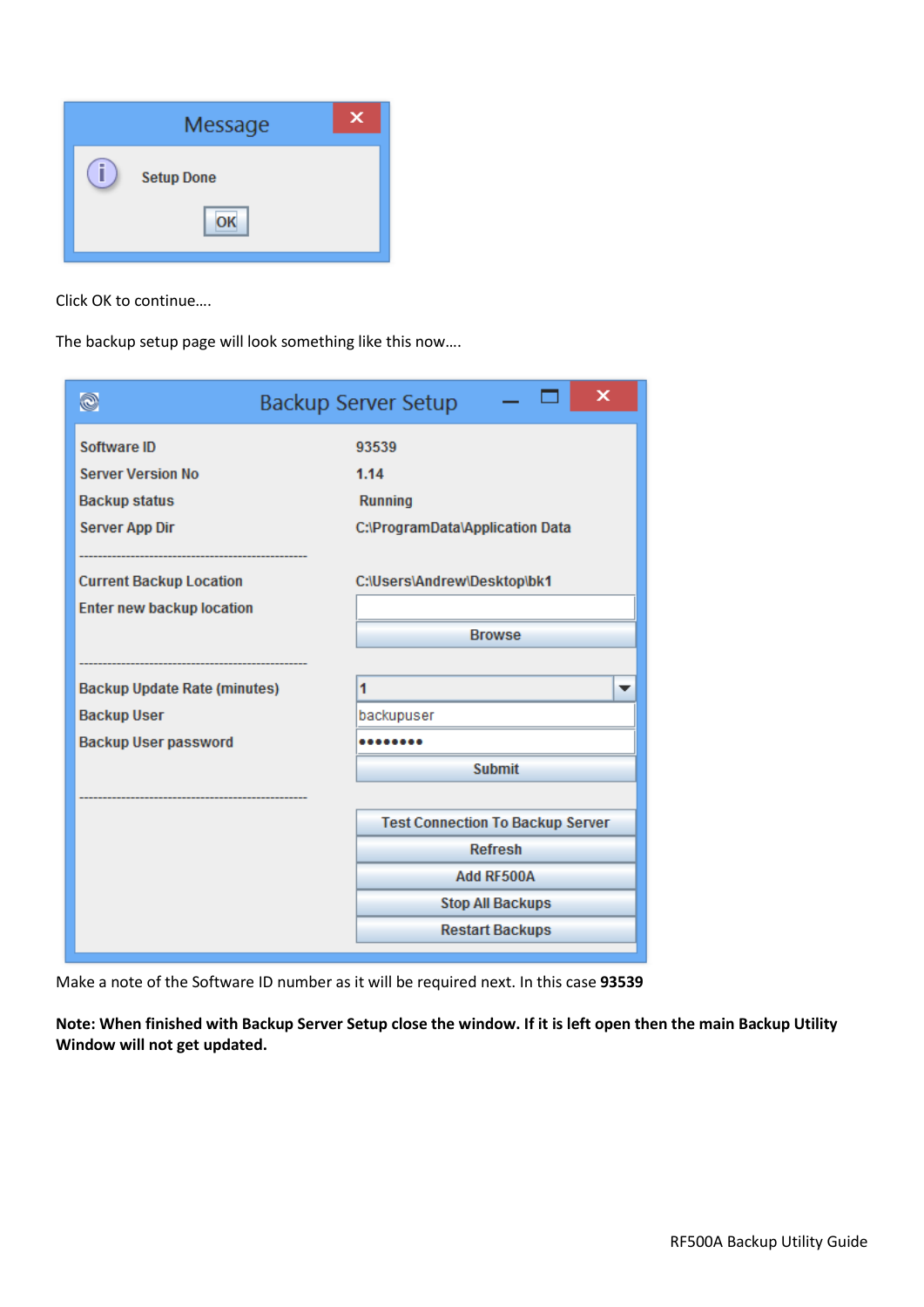# **Gateway Setup…**

Log on to the first Gateway to be added to the backup software

### **New User**

Setup the new Adminstrator.

Example Username 'backupuser' Password 'comark'

# **Data ID Number**

Navigate to the Hardware page…

|               |                                                                                  | <b>Hardware Status</b> |                               |
|---------------|----------------------------------------------------------------------------------|------------------------|-------------------------------|
| COMARK        |                                                                                  |                        |                               |
| <b>Back</b>   | Refresh                                                                          | Save                   | Password Required <b>poop</b> |
| <b>RF500A</b> | Serial No. 17301001 / Software M4-B18 / Firmware 1.00 : RF 2.00R / Data ID 10173 |                        |                               |

Make a note of the Data ID number, shown above. In this case **10173**

You will also need to note the following information from the Gateway to add to the Backup Software….

- 1) Serial Number of the Gateway, see above. In this case **17301001**
- 2) The IP address of the Gateway. See Administration-Setup Network for this. In the form **123.456.789.012**

## **Data Backup**

Now visit Administration-Data Backup to setup the RF500A for Automatic PC Backup.

|                                        |                            | RF500 Automatic Backup                                        |       |                                         |                        |
|----------------------------------------|----------------------------|---------------------------------------------------------------|-------|-----------------------------------------|------------------------|
| <b>COMARK</b>                          |                            |                                                               |       |                                         |                        |
| <b>Back</b>                            | Save                       | Refresh                                                       |       | <b>Manual Backup</b>                    | <b>CSV Data Export</b> |
| Password required                      |                            |                                                               |       |                                         |                        |
| ь                                      |                            | Enable automatic backup<br>✓                                  |       |                                         |                        |
|                                        | $\bigcirc$ Via Share Drive | Server<br>Share Name<br>User Name<br>Password                 |       |                                         |                        |
| 2                                      | ● Via PC software          | Software ID                                                   | 93539 |                                         | 3                      |
|                                        |                            | Last file sent @ Fri Oct 26 10:02:07 2012 : File 27 of 27 :   |       |                                         |                        |
|                                        |                            | Email list for automatic backup, manual backup and CSV export |       |                                         |                        |
|                                        |                            | Notify by email if no data transfer in 1                      |       | day(s) $\bigcirc$ hour(s) $\circledast$ |                        |
| $\boxtimes$ 1) vwtreasure<br>$\Box$ 4) |                            | $\Box$ 2)<br>$\Box$ 5)                                        |       | $\Box$ 3)<br>$\Box$ 6)                  |                        |
| $\Box$ 7)                              |                            | $\Box$ 8)                                                     |       | $\Box$ 9)                               |                        |
| $\Box$ 10)                             |                            | $\Box$ 11)                                                    |       | $\Box$ 12)                              |                        |

To complete the RF500A setup, you need to do the following….

- 1) Click the tick box Enable Automatic Backup, see above.
- 2) Click Via PC Software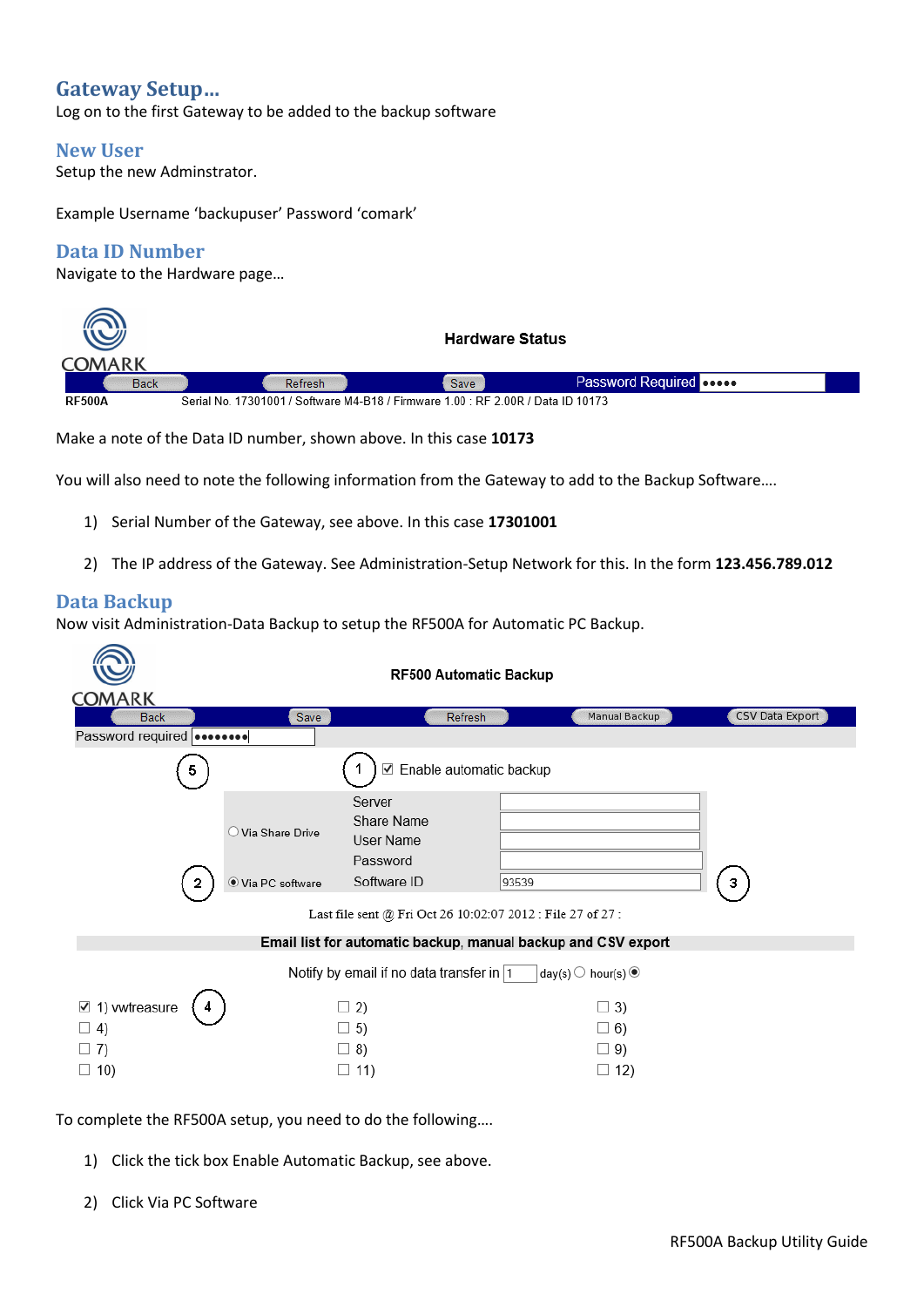- 3) Enter the Software ID number, recorded earlier from the Backup Software as the Client ID number. In this case 93539
- 4) Tick for E-mails to be sent in the event that the backup stops.
- 5) Then enter your password and select Save.

# **Setup E-mails**

Comark strongly recommends that the Gateway is setup to send e-mails in the event the backup stops for any reason.

RF500A Setup is now complete.

# **Final RF500A Backup Utility Setup**

Return to the RF500A Backup Utility setup…

| Q                                   | ×<br><b>Backup Server Setup</b>         |
|-------------------------------------|-----------------------------------------|
| Software ID                         | 93539                                   |
| <b>Server Version No</b>            | 1.14                                    |
| <b>Backup status</b>                | <b>Running</b>                          |
| <b>Server App Dir</b>               | C:\ProgramData\Application Data         |
|                                     |                                         |
| <b>Current Backup Location</b>      | C:\Users\Andrew\Desktop\bk1             |
| <b>Enter new backup location</b>    |                                         |
|                                     | <b>Browse</b>                           |
|                                     |                                         |
| <b>Backup Update Rate (minutes)</b> | 1<br>▼                                  |
| <b>Backup User</b>                  | backupuser                              |
| <b>Backup User password</b>         |                                         |
|                                     | <b>Submit</b>                           |
|                                     |                                         |
|                                     | <b>Test Connection To Backup Server</b> |
|                                     | <b>Refresh</b>                          |
|                                     | Add RF500A                              |
|                                     | <b>Stop All Backups</b>                 |
|                                     | <b>Restart Backups</b>                  |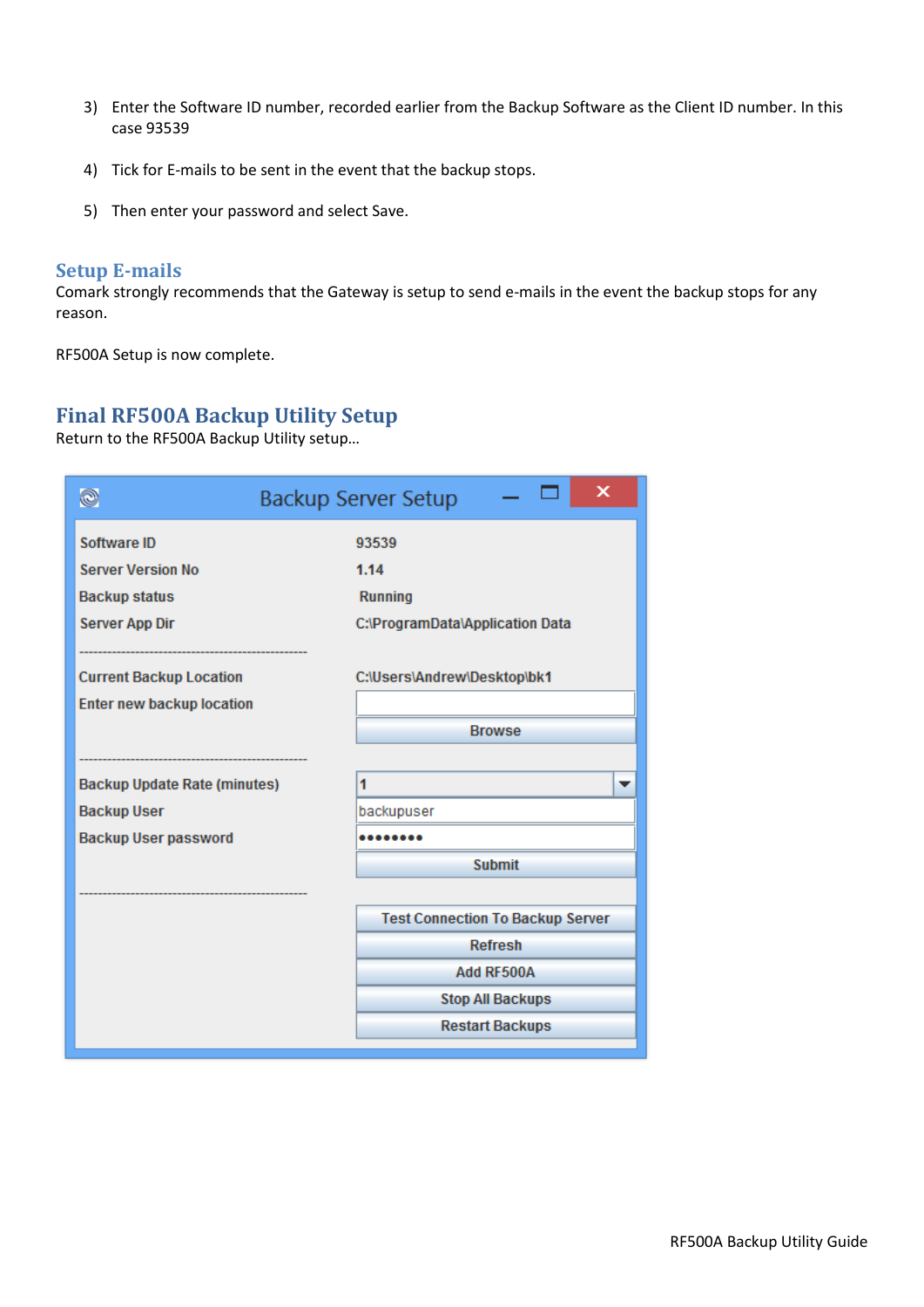Now Click Add RF500A….



Enter the following information from your RF500A Gateway…

- 1) Serial Number
- 2) IP Address
- 3) DATA ID Tag.
- 4) Click on Submit to continue.

**Note:** When filling out the form above, please ensure that you do not add any unnecessary spaces as these will not be visible but will prevent the Gateway from being added to the backup software.

The backup server setup for RF500A is complete.

#### **First Data Transfer**

The main server window will now show details of the  $1<sup>st</sup>$  Backup for the gateway. Files will now be downloaded from the Gateway until the Gateway has been backed up.

| O           |                                         | RF500A Backup Utility |                                                 |                     |
|-------------|-----------------------------------------|-----------------------|-------------------------------------------------|---------------------|
| System Help |                                         |                       |                                                 |                     |
|             | <b>COMARK</b><br><b>A Fluke Company</b> |                       | Temperature and humidity monitoring specialists |                     |
| ID          | <b>Name</b>                             | <b>Files</b>          | <b>Last File Transfer</b>                       | <b>File Event</b>   |
| 10173       | Andy GW5                                | File 16 of 2299       | 26-Oct-2012 10:31:47                            | First data transfer |
|             |                                         |                       |                                                 |                     |

This first backup will take up to several hours to complete. After which the backup software will download files from the Gateway at the pre-described Backup Update Rate, see Backup Server Setup.

The default is 5 minutes, but this can be changed to 1, 5, 15 or 30 minute intervals, see backup server settings.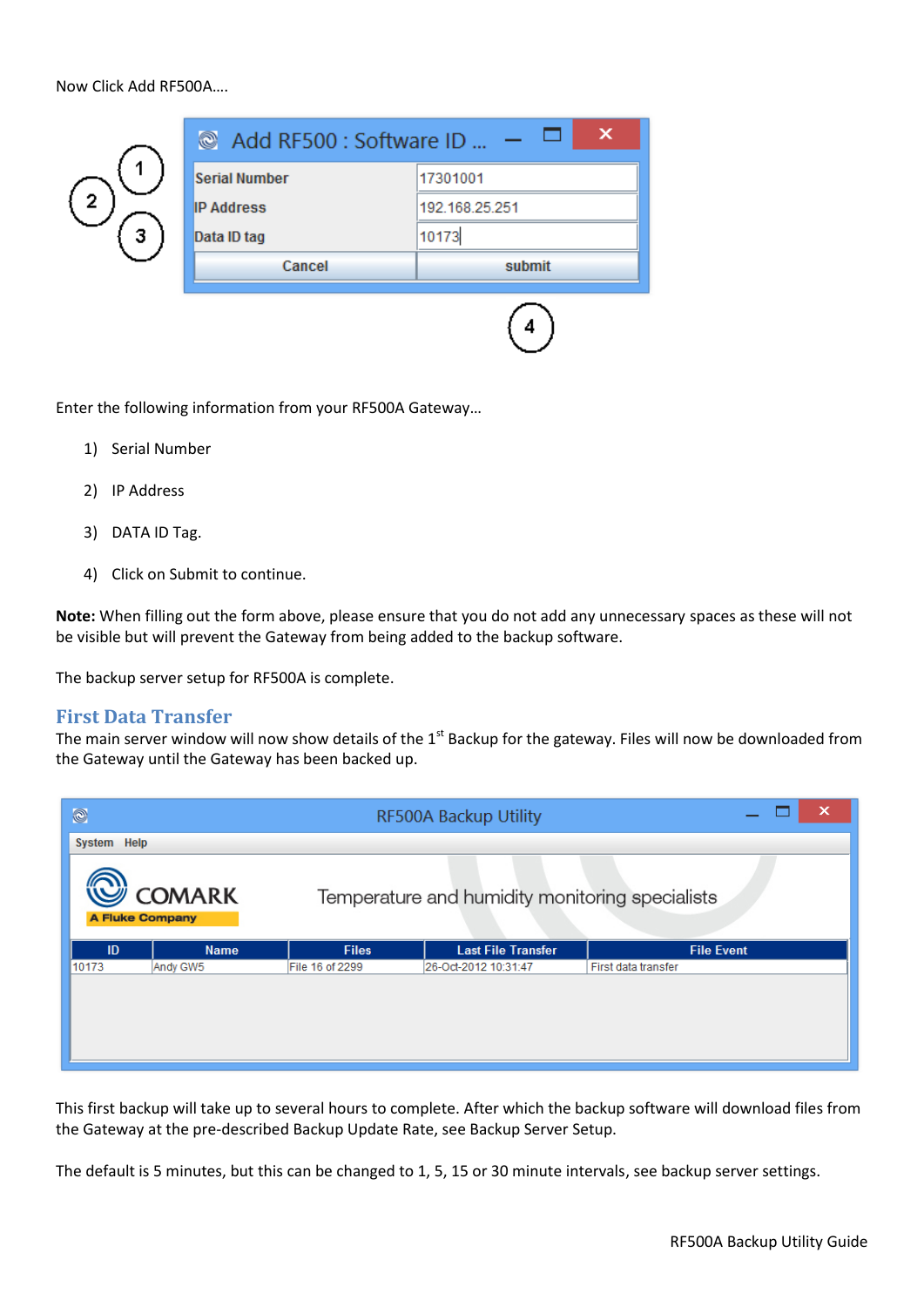### **Add another gateway**

At this point further RF500A Gateways can be added to the system. Click on Add RF500A and repeat the process above, logging on to the Gateway to enter the Client ID number into the RF500 Backup page, and then complete the Add RF500A setup on the backup Utility.

The RF500A backup utility can cope with many RF500A Gateways.

Don't forget to add the Backup User and Password as Administrator to any new Gateway you want to backup.

# **RF500A Backup Service Runs Invisibly**

Once the setup is complete, and you are happy that Gateways are being backed up there is no need to keep the backup utility window open. It can be closed without fear of the backup stopping.

RF500A Backup runs as a Windows Service. This means that it will run on the PC even if you are not logged in. The PC must however be switched on for the service to run.

Selecting Start-All Programs-Comark-RF500A Backup Settings-RF500A Backup Settings will open the main software screen to allow you to check on progress of the backup at any stage, and also to diagnose issues with the backup service.

# **Note: Users running on WiFi Connections**

If you are connected to the Network via WiFi then the RF500 Backup Software requires that you are logged on to the PC at all times in order to download data from your Gateway(s).

Users running on LAN connections need only turn the PC on.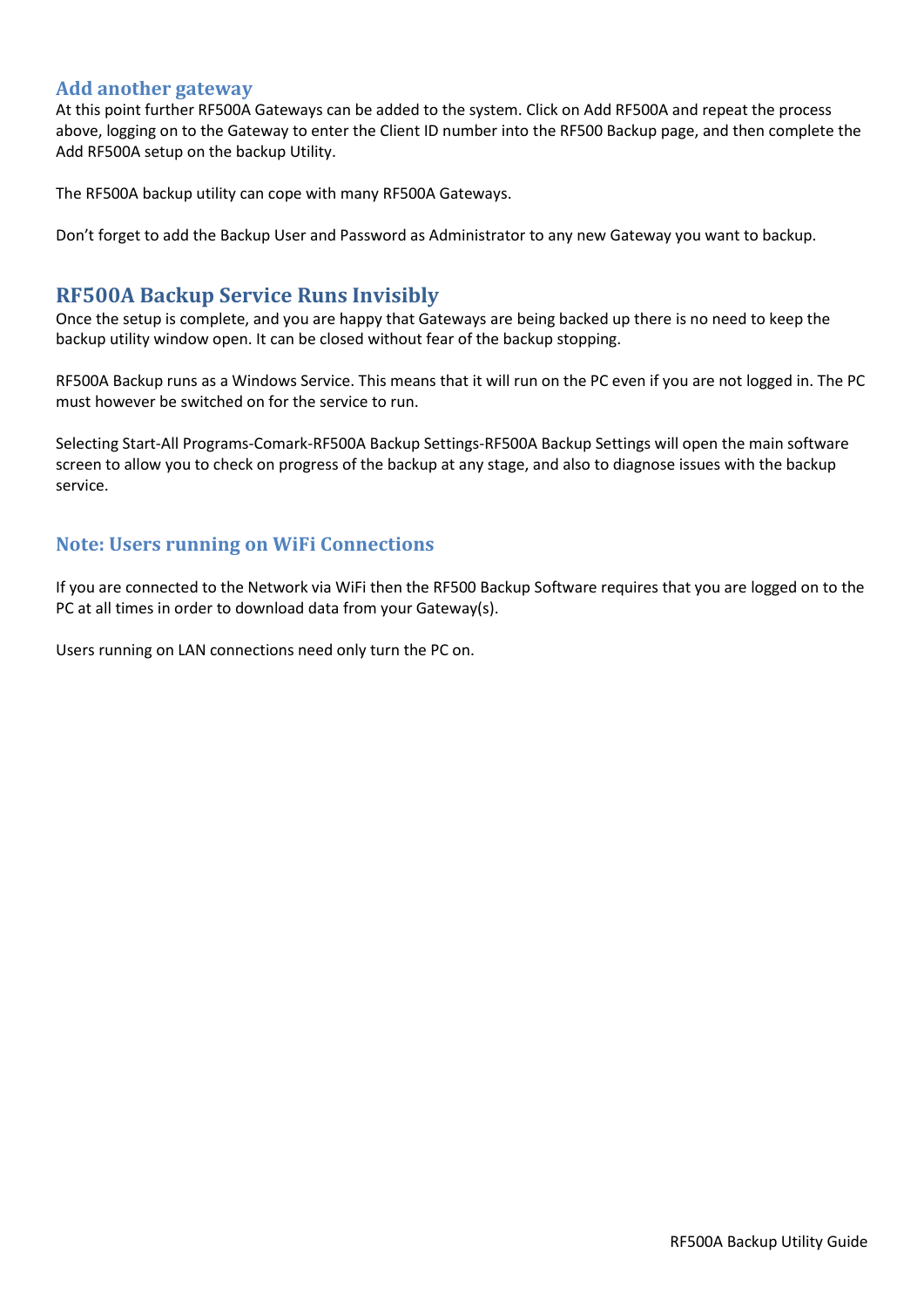### **Possible Messages**

A number of messages are possible from the Backup Software. See list below….

All of these will appear on the RF500A Backup Setup Window above, in the File Event Window.

It is possible for more than one event to be active at the same time. Only the most important event is shown. Clear messages one by one.

**Data Backup Disabled** – Data backup is disabled by software. Check Data Backup software and re-start backups if necessary.

**First Data Transfer** – First time this Gateway has been backed up by the software

**Error: Check Local File System** – Cannot access local directories on Local PC. Check directories exist and have the correct permissions.

**Data Backup Disabled on Gateway** – The backup has been disabled from the Gateway. To re-start log on to the Gateway and navigate to Administration-Data Backup to re-initialise.

**Update Gateway** – Gateway needs to be updated. Visit [www.comarkinstruments.com/software.tpl](http://www.comarkinstruments.com/software.tpl) and download the latest update for the Gateway. Log on to the gateway and navigate to Administration-Update Firmware. Then upload this downloaded file using the upload new files button.

**Update Software** – Your backup software version requires updating. Visit [www.comarkinstruments.com/software.tpl](http://www.comarkinstruments.com/software.tpl) and download the latest version of the RF500A Backup Utility.

**Serial Number does not match** – Check the serial number of the Gateway with that programmed into the backup software. Remove RF500A Gateway and Re-add with correct Serial Number to start backup.

**Data ID number does not match** – Check the Data ID number matches the one found in the Gateway. Remove RF500A Gateway and re-add with the new Data ID number to start backup.

**Software ID number does not match** – Check the Software ID number set on the Gateway matches the Backup Software. Re-enter number on the Gateway, under Administration-Data Backup to start backup.

**Data Login Error** – Check backup username and password are correct and confirm also that username and password exist on all Gateways to be backed up. Also check username has not timed out on the Gateway. This will happen if backup user is not an Administrator.

**Error: check data location exist** – The backup software has been unable to create the folder for the backup or save any files. Check that the folder has the correct permissions. Check also that the folder exists.

**Error: End of file Error** – Possible file corruption. Could have lost connection to the Server if file storage not local. Software will try again to save. If this message continues please contact Comark for support.

**No Data updates, check RF500 backup server** – The RF500A Backup Service is not running. Check Computer Services and try to restart service. If in doubt contact Comark for support.

**Check data location directory** – Cannot write to local directory. Check directory exists and that the correct permissions are setup.

**Data backup disabled via server** – Data backup has been disabled from the software. Open the backup software and re-start backups if appropriate. This message could appear temporarily, for example when a new Gateway is added.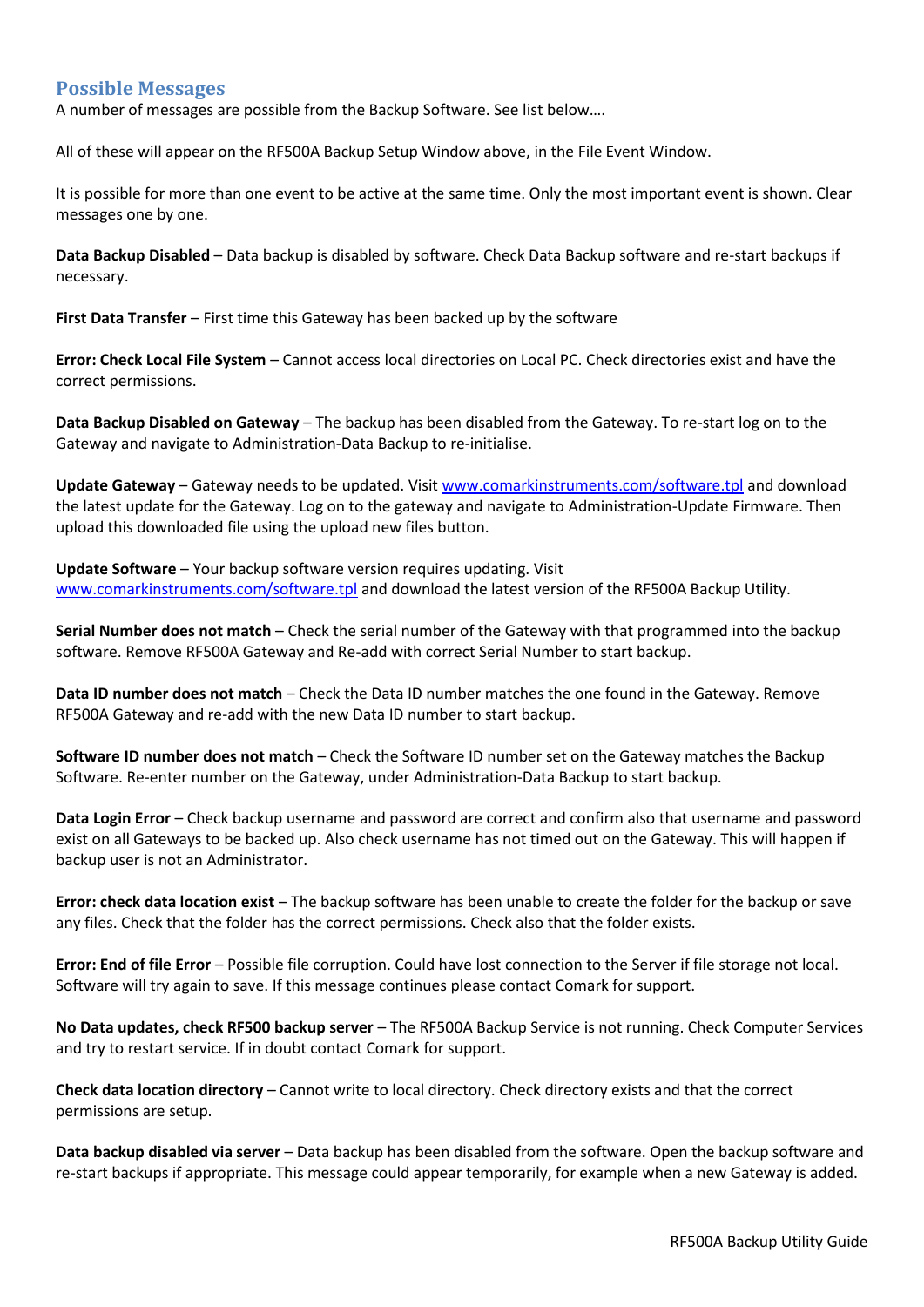# **RF500A Gateway Back Up Properties**

Run the main backup utility window, from Start-All Programs-Comark-RF500A Backup Settings-RF500A Backup Settings, to bring up this screen…

| $\circledcirc$         |               | ×<br>RF500A Backup Utility |                                                 |                     |  |
|------------------------|---------------|----------------------------|-------------------------------------------------|---------------------|--|
| System Help            |               |                            |                                                 |                     |  |
| <b>A Fluke Company</b> | <b>COMARK</b> |                            | Temperature and humidity monitoring specialists |                     |  |
|                        |               |                            |                                                 |                     |  |
| ID                     | <b>Name</b>   | <b>Files</b>               | <b>Last File Transfer</b>                       | <b>File Event</b>   |  |
| 10173                  | Andy GW5      | File 16 of 2299            | 26-Oct-2012 10:31:47                            | First data transfer |  |

Right Click on one of the RF500A Gateways and select Properties.

Here another window will pop up with details of the Gateway selected.

Properties include the following information…



From here it is possible to

- 1) Enter a new IP address for the Gateway, should it change.
- 2) Stop the backup tick the box. Un-tick the box to re-start backup.
- 3) Remove from the system tick the box and the gateway will be removed from the backup utility. However, its data folders will remain.
- 4) Hide from table clicking this box just removes the gateway from the list, should you not wish it to be displayed.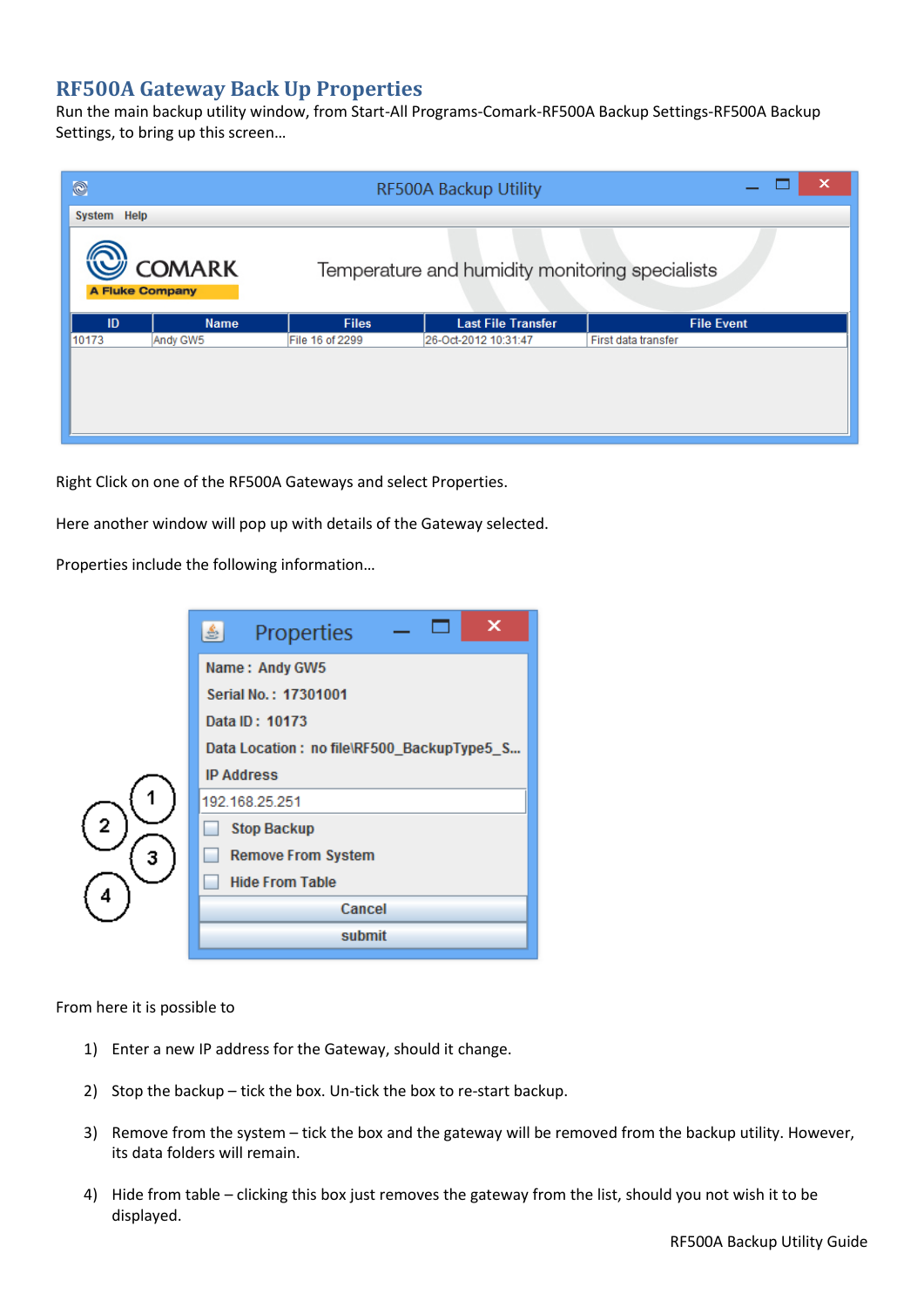Selecting Submit will cause any changes to be updated.

Select System-Show Hidden RF500A from main screen, to display details for any hidden RF500A Gateways.

## **RF500 Gateway Restore**

Should you need to restore a Gateway from the Backup please contact Comark or your local distributor for details.

# **RF500 Backup Utility Management**

Some useful information is shown below…

### **Location of Backup Data**

Choose the location of the backup data carefully.

#### **Encrypted Data**

Your backup data is secure and readings cannot be altered.

### **How often should I check the backup is working?**

It is sensible to occasionally check that the backup system is working correctly. Each Gateway can detect when the backup is not working and can be programmed to send e-mails in this event. See Administration-Data Backup to setup e-mails. Do this on all Gateways.

#### **Do not switch off the PC/Server Running the backup**

The PC/Server running this application should be left on all the time to ensure that the Gateways are being continuously backed up.

There is no requirement to be logged in to the PC/Server however.

#### **JAVA version**

See note at the start of this document. RF500A Backup Utility requires JAVA to work. Your JAVA version will be checked during the installation and if found not to be correct you will be offered the opportunity to install a version that will work.

### **Ports in Use**

RF500A Backup uses two ports for transfer of data. Click Help-About from the main backup window to confirm.

## **Technical Notes**

RF500A Backup Utility requires two ports to be open locally on the PC for the Host Machine Windows Service and the GUI (Graphical User Interface) to be able to communicate.

Further details of this and all other IT requirements for RF500A can be found in our RF500 IT Note as a pdf download from our software page… [www.comarkinstruments.com/software.tpl](http://www.comarkinstruments.com/software.tpl)

#### **JAVA**

The RF500A Backup Utility requires JAVA to run on your PC. This is bundled with the installation and will be installed on the PC for the sole purpose of running RF500A Backup.

Java version: 1.7.0.11 (32-Bit)

If you are in any doubt with regards to installing this software then contact your IT Department for advice.